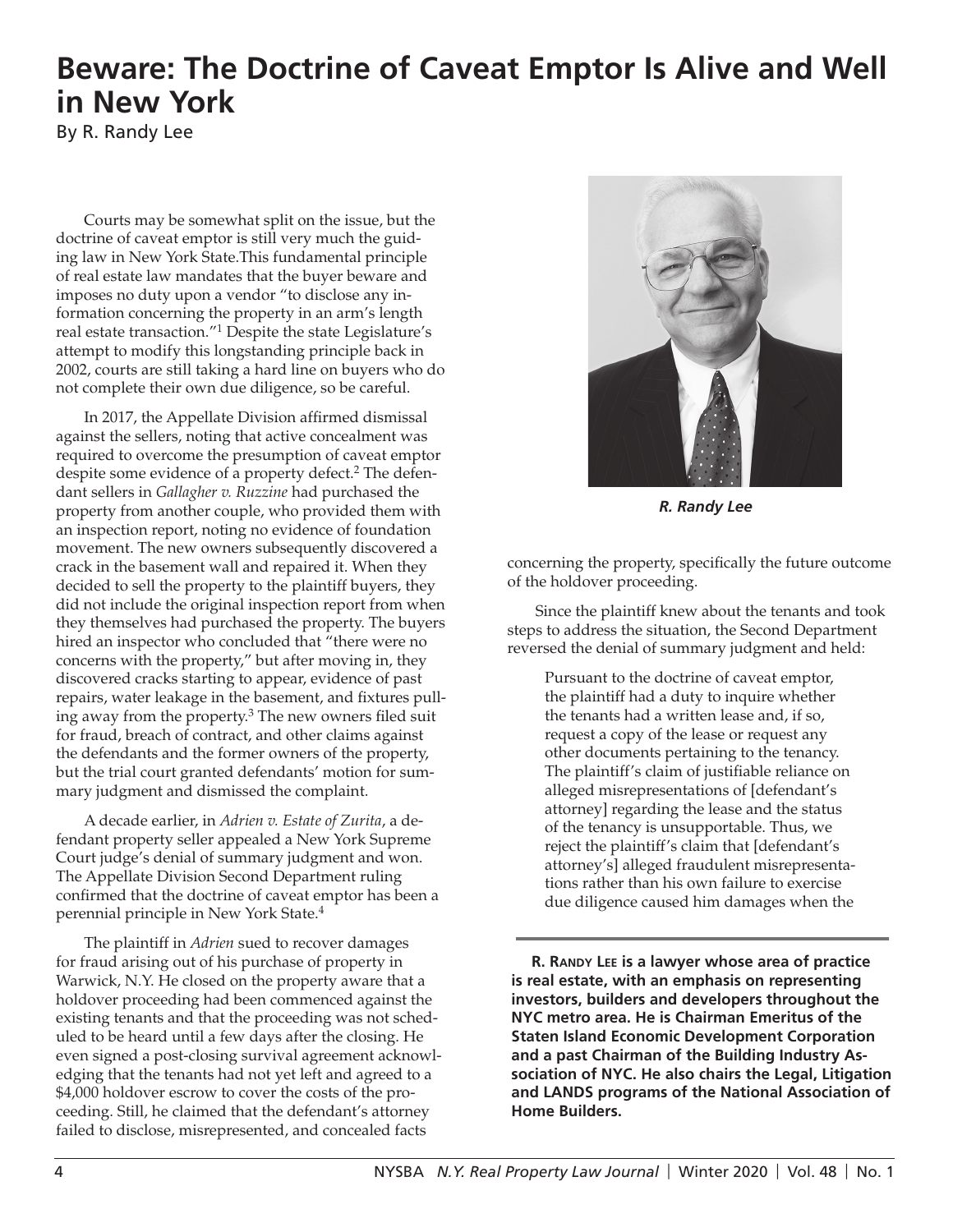holdover proceeding was determined in favor of the tenants.5

#### **Caveat Emptor and the Property Condition Disclosure Statement**

In addition to the nature of the ruling in *Adrien*, it is important to note that the seller disclosed to the plaintiff in a Property Condition Disclosure Statement (PCDS) that somebody other than the seller had a lease to use the property. This is mandated by the Property Condition Disclosure Act (PCDA), $6$  a 2002 law in which the New York State legislature radically altered the caveat emptor landscape by placing an affirmative duty on the seller to disclose certain specified property details.

The legislation provides assurances that overt fraud

Active concealment of the nature claimed in Boyle has always been an exception to caveat emptor and requires disclosure,<sup>9</sup> but the PCDA still requires every seller of residential real property pursuant to a real estate purchase contract to deliver a property condition disclosure statement to the buyer or the buyer's agent prior to the buyer signing a binding contract of sale.<sup>10</sup> While the statute is applicable only to the re-sale of previously or currently occupied residential housing,<sup>11</sup> it does impact a large percentage of real estate transactions.

#### **Answering the Disclosure Statement**

The seller is required to answer all 48 of the PCDS statutory questions based on his actual knowledge, and may answer "N/A" to inapplicable questions or

*"The legislation provides assurances that overt fraud is minimized in arm's length real estate transactions, but is not designed to relieve a buyer's obligation to carefully examine a prospective piece of property, along with related public record."* 

is minimized in arm's length real estate transactions, but is not designed to relieve a buyer's obligation to carefully examine a prospective piece of property, along with related public record. For instance, a month before the Second Department decided *Adrien*, the Third Department issued its decision in *Boyle v. McGlynn*. 7 In *Boyle*, a month after plaintiffs purchased a 133-acre Otsego County property, they learned about the construction of large wind turbines on the neighboring parcel and filed an action seeking rescission of the contract. While the defendants claimed that the doctrine of caveat emptor was a complete defense to this action, the trial court denied defendant's motion for summary judgment and the Third Department held:

. . .We find that questions of fact have been raised concerning whether defendants knew about the subject wind turbine project when they placed their home on the market and whether they thereafter made material misrepresentations which deceived plaintiffs and induced them to purchase the property.<sup>8</sup>

According to plaintiffs, the status of the adjacent parcel was specifically discussed with defendants prior to the closing and defendants reassured plaintiffs that the property was "protected." And, though the plaintiffs could have discovered the plans to construct the wind turbine project prior to the closing, the court ruled that because there was only a single published article about the project in a local newspaper and the actual plans were not filed with the local planning board until one month after the closing, there was a triable issue of fact.

"UNKN" where he does not know the answer.12 The questions cover:

- •General information about the property's age and title.
- •Specific environmental and structural conditions.<sup>13</sup>
- •Mechanical systems and services, including the existence of defects in those systems.<sup>14</sup>

Once complete, the seller must certify that the statement is accurate, and must provide a revised statement if he acquires actual knowledge of anything that renders the prior statement "materially inaccurate" until the earlier of title transfer or occupancy by the buyer.<sup>15</sup> If the seller fails to deliver the statement prior to the buyer signing the binding contract of sale, the buyer will receive a \$500 credit towards the purchase price.<sup>16</sup> If the seller provides the statement, he can be held liable only for "willful failure to perform the requirements" of the PCDA,<sup>17</sup> making him liable for actual damages suffered by the buyer in addition to any other existing equitable or statutory remedy.<sup>18</sup>

Even when the Supreme Court denied a motion to dismiss by the sellers of a Harrison, NY home in a 2016 case where they had completed a mold remediation project prior to the sale and the property was sold "as is," with the buyers accepting a \$500 property condition disclosure credit in lieu of a PCDS,<sup>19</sup> the Appellate Division, Second Department reversed finding that because the contract of sale for the subject premises included a specific disclaimer of reliance on representations as to the condition of the premises, there was no fraud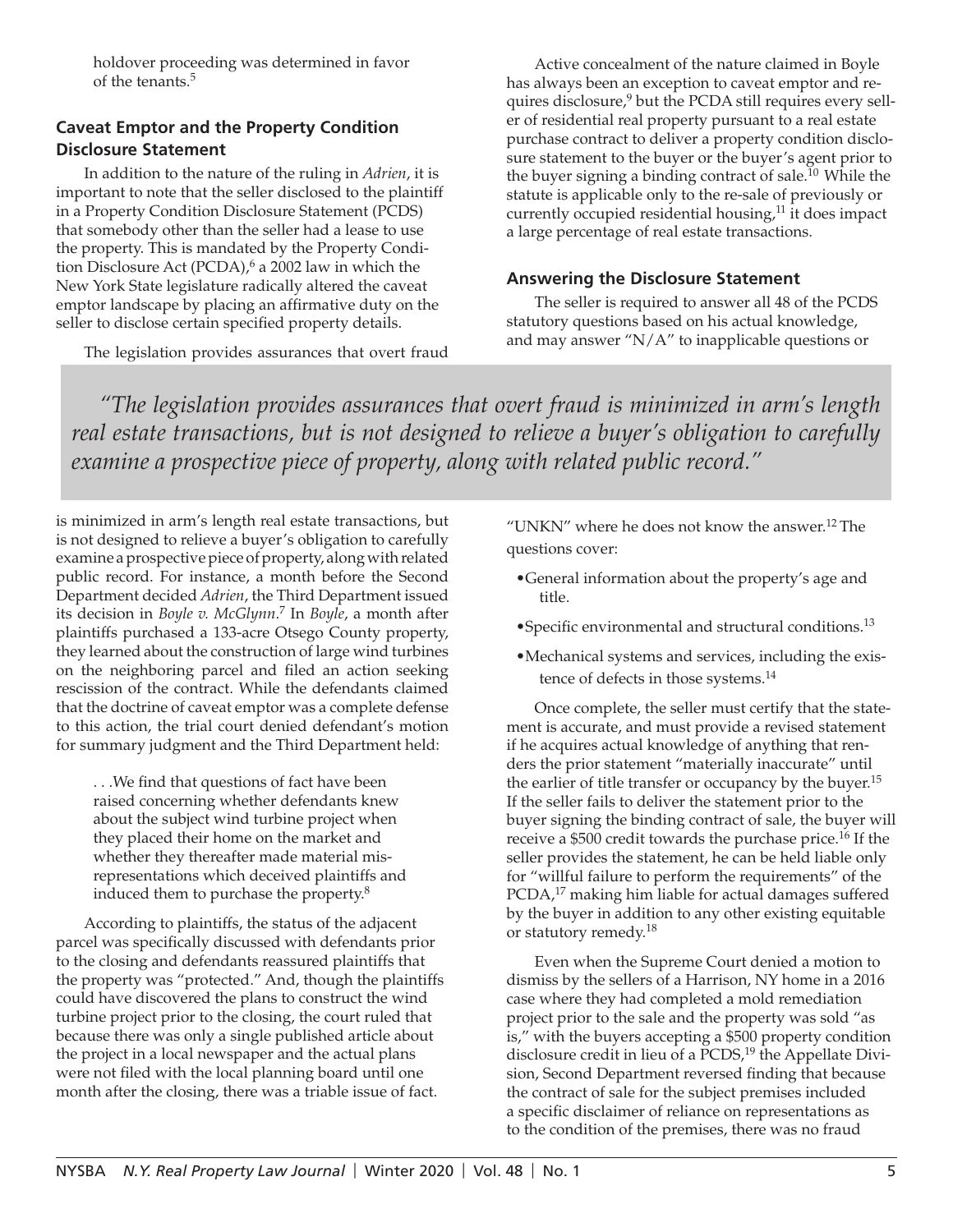despite mold reappearing and requiring over \$1 million in repairs.20 It based its decision in part on the doctrine of caveat emptor.<sup>21</sup>

#### **What Is the Seller's Potential Liability Under the PCDA?**

The legislative history clearly states that "[t]his act is not intended to and does not diminish the responsibility of buyers to carefully examine property which they intend to purchase and, in fact, highlights the importance of professional inspections and environmental tests."22 In addition, the disclosure statement itself contains a provision that it is neither a warranty nor a substitute for any inspections, tests, or searches of the public record by the buyer.<sup>23</sup> Actually, the PCDA "does not limit any existing legal cause of action or remedy at law, in statute or in equity"24 and it does require the seller to affirmatively disclose certain information, while before he could remain silent.25

Under the statute as written, a seller with actual knowledge of defects on the property could simply refuse to provide the required statement prior to the contract signing, limiting his liability to \$500.26 In *Bishop v. Graziano*, 27 the First Department held that where the defendant sellers did not elect to complete a property condition disclosure statement under the PCDA<sup>28</sup> and sold their property "as is," there was no fraud and, therefore, no recovery.<sup>29</sup> It stated:

The Court can think of no situation wherein the intent and conduct of the parties is as clearly delineated as where a party pays for the right to invoke a statutory authorization to expressly be relieved of the obligation to make representations. Absent an express or implied misrepresentation, there exists no fraud.<sup>30</sup>

Given how strongly the benefit of offering the \$500 credit outweighs the potential liability for providing a disclosure that is incorrect or viewed as some type of misrepresentation, "the provision truly has the effect of offering an option for sellers to buy-out of their statutory obligation."31

Even if a seller provides the disclosure and answers " $N/A$ " on a disclosure form, when he is arguably aware of a problem, he may still only be liable for the \$500.<sup>32</sup> Furthermore, where a seller denies actual knowledge of basement seepage resulting in standing water on the PCDS, but does disclose outside the document the frequent running of a pump during a heavy rain and that the basement has flooded before, and no actual damages result, such a claim under PCDA may be properly dismissed.<sup>33</sup>

But sellers take note—if you do answer the disclosure statement and you do indicate that some element of the property has "no material defects," you could be liable for a willful failure and have to pay the buyer's ac-

tual damages.34 In *Fleischer v. Morreale*, a Suffolk County judge ruled that because the seller erroneously indicated on her disclosure statement that there were no material defects with respect to her roof and any flooding matters, she was liable for damages of \$11,000.<sup>35</sup>

In addition, the language of the disclosure statement seems to indicate that there is a cause of action under the statute for a misrepresentation.<sup>36</sup>

In the first case to address the PCDA following enactment of the statute, *Malach v. Chuang*, the plaintiffs alleged that the defendants had improperly completed the PCDA disclosure statement because they failed to reveal some rot at the base of a swimming pool.<sup>37</sup> The court concluded that the PCDA did not create a cause of action for a seller's alleged misrepresentation in the disclosure form, and criticized subsection 465(2) of the PCDA, stating, "It is not clear that a reasonable person can understand what it means."38 The court noted that the statute failed to provide any guidance as to what a "willful failure to perform the requirements of this article" was, and that if the legislature was attempting to create a new legal right, the statute needed to be clear and unequivocal.<sup>39</sup> It concluded that the PCDA's remedies, other than the \$500 credit, were void for vagueness, and dismissed the plaintiffs' case.<sup>40</sup>

Now that the courts have had a few years to evaluate the PCDA and its impact on real property transactions, one would think that cases like *Fleischer,* raised above, provide additional guidance. One would, of course, be mistaken to draw such a conclusion. While the *Fleischer* court found a cause of action for misrepresentation, the court in *Renkas v. Sweers*, decided two months before, held that the PCDS does not raise a cause of action for breach of contract because the parties used a merger clause.<sup>41</sup>

The more it looks like a seller engaged in acts amounting to active concealment, or attempting to thwart a buyer's efforts to inspect a property, the more likely the seller will be liable. By misrepresenting facts or lying on a PCDS, a seller may be providing evidence of active concealment, which could support an action for fraud. However, PCDS disclosures are based on a seller's "actual knowledge," and where a seller has taken steps to repair issues in the past, and other red flags are raised by independent inspections, a fraud claim may be dismissed.42

#### **What Can a Seller Do?**

While the PCDA has influenced the doctrine of caveat emptor, it has in no way replaced it. The court in *Gabberty* confirmed that "[t]here is no indication in the [legislative history] that the law was intended to completely subvert or replace many decades of wellestablished common law."43 In fact, *Renkas* confirmed that the Property Condition Disclosure Statement only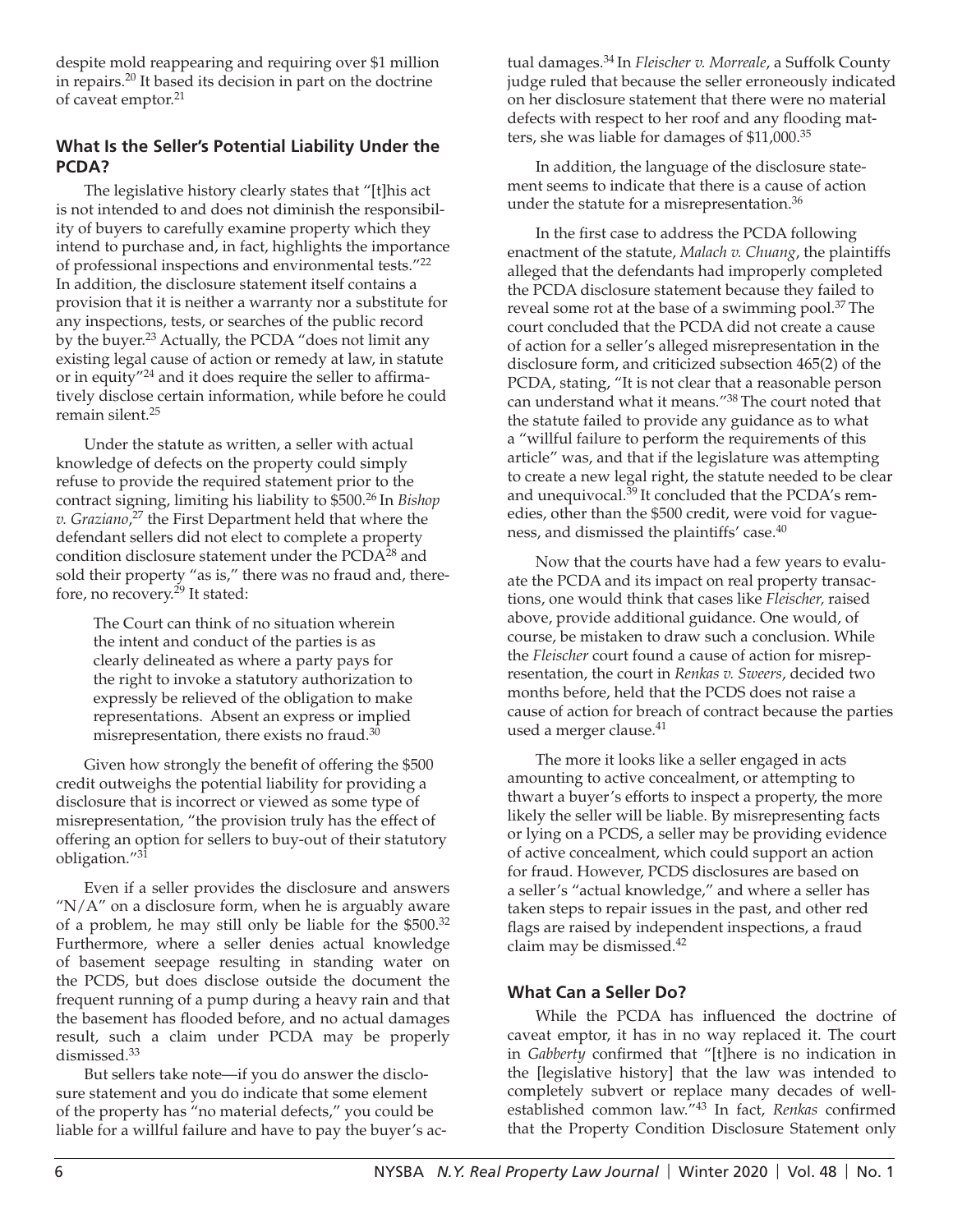reinforces the doctrine of caveat emptor and reminds buyers to inspect and investigate the property they are purchasing.44

Renkas indicates that New York courts may remain willing to continue to enforce merger and disclaimer clauses to bar a buyer's claims of inducement into a transaction, or a seller's misrepresentations or omissions in the PCDS.45 To be effective, a merger and disclaimer clause must contain a disclaimer of reliance as to the specific representation or omission which the buyer later claims induced her or him into the transaction.<sup>46</sup> Even a specific disclaimer, however, will not act as a bar where the facts not disclosed are particularly within the knowledge of the party invoking it, and not discoverable by reasonable means.<sup>47</sup>

The courts have not retreated from this understanding. In *Gallagher v. Ruzzine*, to support its affirmation of the dismissal of fraud claims against sellers who were aware of dampness in the basement and repaired a crack thought to cause such dampness, the Appellate Division reasoned that, although the PCDS was silent with respect to seepage or dampness, the plaintiffs' home inspection report put them on notice of that issue and, therefore, they could not justify relying on the silence in the PCDS.<sup>48</sup>

The contract should contain an explicit representation by the buyer that the buyer has:

•Examined the subject premises.

•Had ample opportunity to perform tests.

•Consulted independent professionals concerning the property and surrounding area.

•Made necessary inquiries with city, state and federal agencies about environmental conditions on the property and in the surrounding area.

•Had the opportunity to thoroughly investigate all zoning issues, certificates of occupancy, and other matters that might affect the value, reputation, or use of the property.

The contract should also state that:

•Any and all representations about the subject property or any matter that might affect its value, reputation, or use have been explicitly included in the written contract.

•The buyer has not relied on any representation on any matters not contained in the contract.

•The contract represents the full and complete understanding between the parties.

•The buyer has relied exclusively on his or her own investigation.

It once appeared as if the PCDA represented a substantial legislative erosion of the common law doctrine of caveat emptor.49 Over two decades later, however, New York courts still apply the core logic of the doctrine of caveat emptor, even to claims brought under the PC-DA.50 Sellers should, therefore, incorporate well-crafted merger and disclaimer clauses into their contracts to ensure additional protection from both common law claims as well as those arising under the PCDA.<sup>51</sup> While caveat emptor reminds the buyer to beware, it is the seller who must often be mindful of all potential consequences.

#### **Endnotes**

- 1. *See Rector v. Calamus Group*, 17 A.D.3d 960, 961, 794 N.Y.S.2d 470, 471 (3d Dept. 2005); *Gizzi v. Hall*, 300 A.D.2d 879, 881, 754 N.Y.S.2d 373, 377 (3d Dept. 2002); *Raizen v. Robbins*, No. 6739/04 (N.Y. Sup. Feb. 16, 2006). *See also Devine v. Meili*, 89 A.D.3d 1255, 1255-56, 932 N.Y.S.2d 581, 582 (3d Dep't 2011) (affirming prior cases).
- 2. *Gallagher v. Ruzzine*, 147 A.D.3d 1456, 46 N.Y.S.3d 323 (N.Y. App. Div. 2017).
- 3. *Id.*
- 4. *Adrien v. Estate of Zurita*, 29 A.D.3d 498, 814 N.Y.S.2d 709 (2d Dep't 2006).
- 5. *Id.* at 499, N.Y.S.2d at 710; *see Goldman v. Strough Real Estate*, 2 A.D.3d 677, 770 N.Y.S.2d 94 (2d Dep't 2003); *Cohen v. Cerier*, 243 A.D.2d 670, 663 N.Y.S.2d 643 (2d Dep't 1997).
- 6. The Property Condition Disclosure Act, N.Y. REAL PROP. LAW § 460 *et seq*. (which became effective on March 1, 2002).
- 7. *Boyle v. McGlynn*, 28 A.D.3d 994, 814 N.Y.S.2d 312 (3d Dep't 2006).
- 8. *Id.* at 995, N.Y.S.2d at 313-14.
- 9. *Jablonski v. Rapalje*, 14 A.D.3d 484, 788 N.Y.S.2d 158 (3d Dep't 2005).
- 10. N.Y. Real Prop. Law § 462[1].
- 11. "Residential real property" is defined as "real property improved by a one to four family dwelling used or occupied, or intended to be used or occupied, wholly or partly, as the home or residence of one or more persons." N.Y. Real Prop. Law § 461[5], held unconstitutional by *Goldman v Fay*, 8 Misc 3d 959 (N.Y. Civ. Ct. 2005) (holding that it is against the equal protection provisions of the Constitution to exclude owners of condominiums and co-ops from the PCDS requirements.)New legislation removing these restrictions, and thus any constitutional objection to the law, has been proposed by the New York Assembly, 2005 NY A.B. 6361 (NS) (March 2005), however such restrictions have not been removed from the law. See also, N.Y. REAL PROP. LAW § 463. The fourteen exceptions to the requirement for a disclosure statement deal with transfers through legal proceedings, transfers by or between fiduciaries, transfers of newly constructed residential real property which has not been previously inhabited, or transfers between co-owners.
- 12. N.Y. Real Prop. Law § 462[2]. *See also*, N.Y. Real Prop. Law § 461[3] (defining "knowledge" for the purposes of the PCDA as "only actual knowledge of a defect or condition on the part of the seller of residential real property").
- 13. N.Y. Real Prop. Law § 462[2].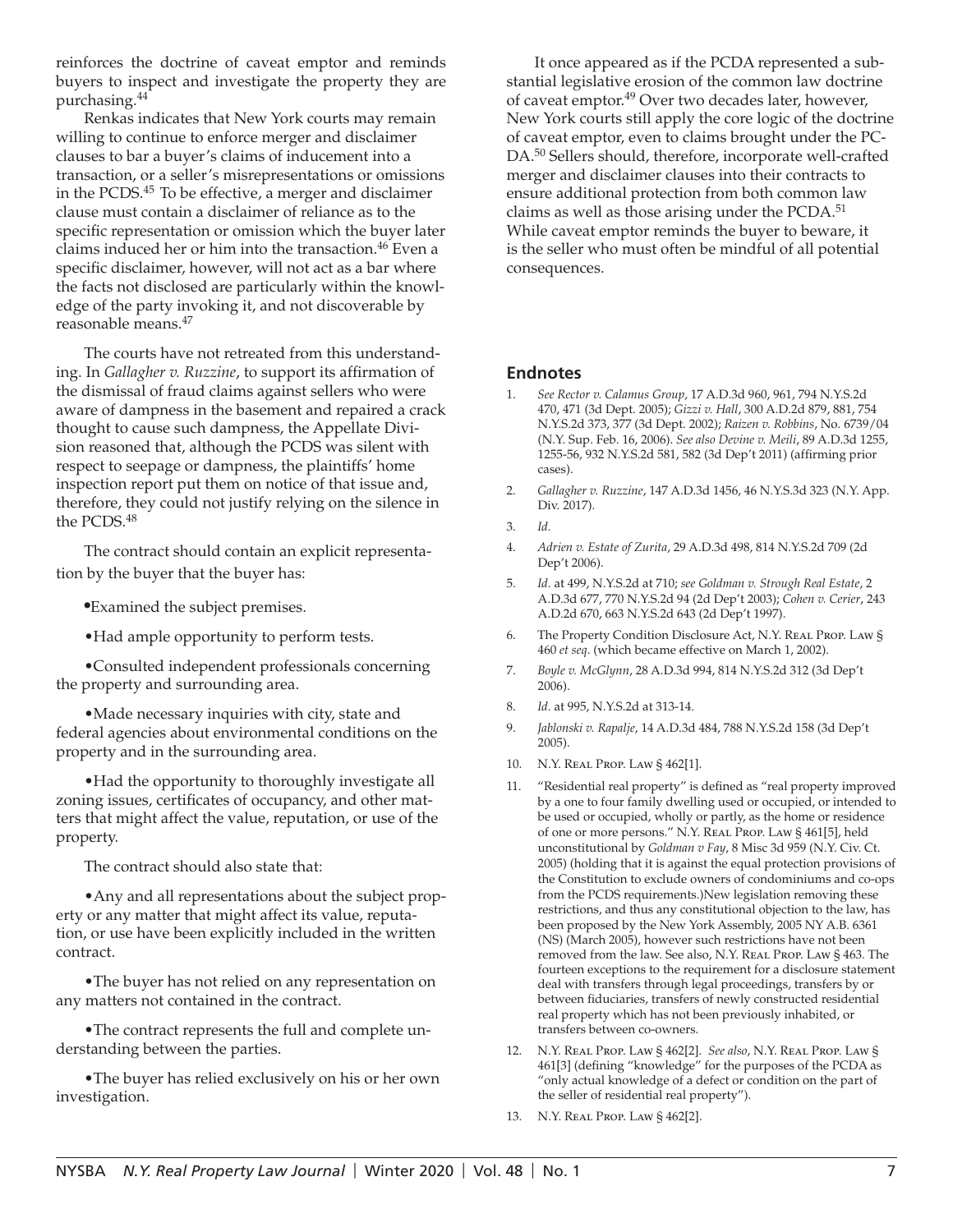- 14. *Id.*
- 15. *Id. See also*, N.Y. Real Prop. Law § 464 (requiring seller to deliver a revised statement if he acquires knowledge which renders "materially inaccurate" the previously provided statement).
- 16. N.Y. Real Prop. Law §§ 462[2], 465[1].
- 17. N.Y. Real Prop. Law § 465[2].
- 18. *Id.*
- 19. *Comora v. Franklin*, No. 62504/2015, 2016 WL 11598589 (N.Y. Sup. Ct. May 3, 2016).
- 20. *Comora v. Franklin*, 171 A.D.3d 851, 97 N.Y.S.3d 734 (2d Dep't 2019).
- 21. *Id.* at 736.
- 22. 2001 Sess. Law News of NY Ch. 456 (s. 5539-a) (McKinney).
- 23. N.Y. Real Prop. Law § 462[2] ("THIS DISCLOSURE STATEMENT IS NOT A WARRANTY OF ANY KIND BY THE SELLER OR BY ANY AGENT REPRESENTING THE SELLER IN THIS TRANSACTION. IT IS NOT A SUBSTITUTE FOR ANY INSPECTIONS OR TESTS AND THE BUYER IS ENCOURAGED TO OBTAIN HIS OR HER OWN INDEPENDENT PROFESSIONAL INSPECTIONS AND ENVIRONMENTAL TESTS AND ALSO IS ENCOURAGED TO CHECK PUBLIC RECORDS PERTAINING TO THE PROPERTY.").
- 24. N.Y. Real Prop. Law § 467.
- 25. N.Y. Real Prop. Law §§ 462[2], 464.
- 26. N.Y. Real Prop. Law § 465[1].
- 27. *Bishop v. Graziano*, 10 Misc. 3d 342, 804 N.Y.S.2d 236 (1st Dep't 2005).
- 28. N.Y. Real Prop. Law § 462.
- 29. *Bishop*, 10 Misc. 3d at 346, 804 N.Y.S.2d at 239.
- 30. *Id.*
- 31. Philip Lucrezia, *New York's Property Condition Disclosure Act: Extensive Loopholes Leave Buyers and Sellers of Residential Real Property Governed by the Common Law*, 77 St. John's L. Rev. 401, 413 (2003). *See also*, Karl B. Holtzschue, *Property Condition Disclosure Act Enacted*, 30 N.Y. Real Prop. L.J. 15 (2002).
- 32. *Gabberty v. Pisarz*, 10 Misc. 3d 1010, 810 N.Y.S.2d 799 (Sup. Ct. N.Y. 2005).
- 33. *Meyers v. Rosen*, 69 A.D.3d 1095, 893 N.Y.S.2d 354 (3d Dep't 2010).
- 34. N.Y. Real Prop. Law § 465[2]. *See also*, *Malach v. Chuang*, 194 Misc. 2d 651, 754 N.Y.S.2d 835 (NY Civ. Ct. 2002) (discussing the question of whether, the Article as written, encourages a seller not to file the disclosure statement in order to limit the buyer to a \$500 recovery).
- 35. *Fleischer v. Morreale*, 11 Misc. 3d 1004, 810 N.Y.S.2d 624 (Sup. Ct. N.Y. 2006), *declined to follow by Middleton v. Calhoun*, 13 Misc. 3d 949, 821 N.Y.S.2d 444 (Rensselaer County 2006), holding that the PCDS has not successfully created any cause of action for willful misrepresentation.
- 36. N.Y. Real Prop. Law § 462[2] ("A KNOWINGLY FALSE OR INCOMPLETE STATEMENT BY THE SELLER ON THIS FORM MAY SUBJECT THE SELLER TO CLAIMS BY THE BUYER PRIOR TO OR AFTER THE TRANSFER OF TITLE." [Emphasis added.])
- 37. *Supra* note 34.
- 38. *Malach*, Misc. 2d at 656, 754 N.Y.S.2d at 839.
- 39. *Id.* at 654, N.Y.S.2d at 840.
- 40. *Id.* at 665-6, N.Y.S.2d at 846.
- 41. *Renkas v. Sweers*, No. 2003/08882 (N.Y. Sup. Ct. Nov. 7 2005).
- 42. *See, e.g.*, *Klafehn v. Morrison*, 75 A.D.3d 808, 906 N.Y.S.2d 347 (3d Dep't 2010) (dismissing fraudulent inducement claim against defendant sellers where sellers had stated on the PCDS there was "seasonal dampness," years prior black ooze had been found but had been drained and lumber replaced, and buyer was aware

through own observations and inspector's report that waste lines may need to be replaced).

- 43. *Gabberty*, 10 Misc. 3d at 1014, 810 N.Y.S.2d at 802.
- 44. *Renkas v. Sweers*, 2005 N.Y. Slip. Op. 52247U at \*5.
- 45. *Id.*at \*6; *See also McMullen v. Propester,* No. 2006-0149, 2006 WL 3112196 (N.Y. Sup. Ct. Oct. 30, 2006).
- 46. *See Dannan Realty Corp. v. Harris*, 157 N.E.2d 597, 599-600, 184 N.Y.S.2d 599, 603 (N.Y. 1959) (holding that where the other party has the means available of knowing, by the exercise of ordinary intelligence, the truth or the real quality of the subject representation, it must make use of those means, or it will not be heard to complain that it was induced to enter the transaction by misrepresentation). This basic principle applies to conditions beyond those "readily observable" such as zoning restrictions, non-exemption from rent-stabilization laws, and cracks hidden behind paneling. *See also Di Filippo v. Hidden Ponds Associates*, 146 A.D.2d 737, 537 N.Y.S.2d 222 (2d Dep't 1989).
- 47. *See Stambovsky v. Ackley,* 169 A.D.2d 254, 259-60, 572 N.Y.S.2d 672, 677 (1st Dep't 1991) (finding that caveat emptor did not require dismissal where defendant had publicized in the local community that subject house was haunted, but failed to disclose same to buyer, reasoning that no inspection by plaintiff would have uncovered ghosts or unearthed property's local reputation and emphasizing that defendant had herself created the house's reputation for being haunted. *See also Tahini Investments, Ltd. v. Bobrowsky*, 99 A.D.2d 489, 470 N.Y.S.2d 431 (2d Dep't 1984).
- 48. *Gallagher v. Ruzzine*, 147 A.D.3d 1456, 1459, 46 N.Y.S. 3d 323, 327 (4th Dep't 2017).
- 49. *Supra* note 26.
- 50. *Gabberty*, 10 Misc. 3d at 1014, 810 N.Y.S.2d at 802.
- 51. The following proposed Merger and Disclaimer Clause, although never the subject of litigation, would seem to be quite comprehensive in general terms, as well as in its attention to the PCDA. It is drafted for a transaction concerning previously occupied housing, but could be modified to cover builders/developers of new housing:

PURCHASER agrees, warrants and represents that PURCHASER has received the statutorily mandated Property Condition Disclosure Statement (PCDS) made by the SELLER and has thereafter examined the PREMISES agreed to be sold herein and has been given ample opportunity to review the contents of the PCDS, in particular, but without limitation, matters referable to those answers marked "unknown" and/or "non-applicable  $(N/A)$ " and to thereafter perform any and all tests and/or to consult independent professionals concerning the PREMISES and the area surrounding same and all matters referable to any and all answers contained in the PCDS, and, in addition, has had an ample opportunity to make inquires with governmental agencies relative to conditions on and off the PREMISES as well as zoning and building laws and regulations and other matters that may affect the value, reputation and/or use of the PREMISES, and, therefore, is fully and completely familiar with the use and condition thereof. Except as may otherwise be stated in this contract, PURCHASER further agrees, warrants and represents that (*i*) SELLER has not made any representations as to the following: the physical state or condition of the PREMISES including, without limitation, environmental hazards or regulation, asbestos, lead, mold, radon or other toxic substances or matters; the condition of the plumbing, septic, heating, air-conditioning and electrical systems, the roof and basement; the manner or method of construction; the quantity or quality of any material used; the items of personal property and fixtures which are included in the sale and their condition and state of repair; present or prospective rents, taxes or other expenses of operating or maintaining the PREMISES; the legal status of the PREMISES or the uses to which same may be put or the Certificate of Occupancy, if any; or any other matter or thing affecting or relating to the aforesaid PREMISES, and*(ii)* the PCDS is not a warranty or guaranty of any kind by SELLER or any agent of the SELLER in this transaction and is not a substitute for any inspections or warranties the PURCHASER may wish to obtain. Therefore, if, as a part of the contract to sell the property, the SELLER warrants the condition of